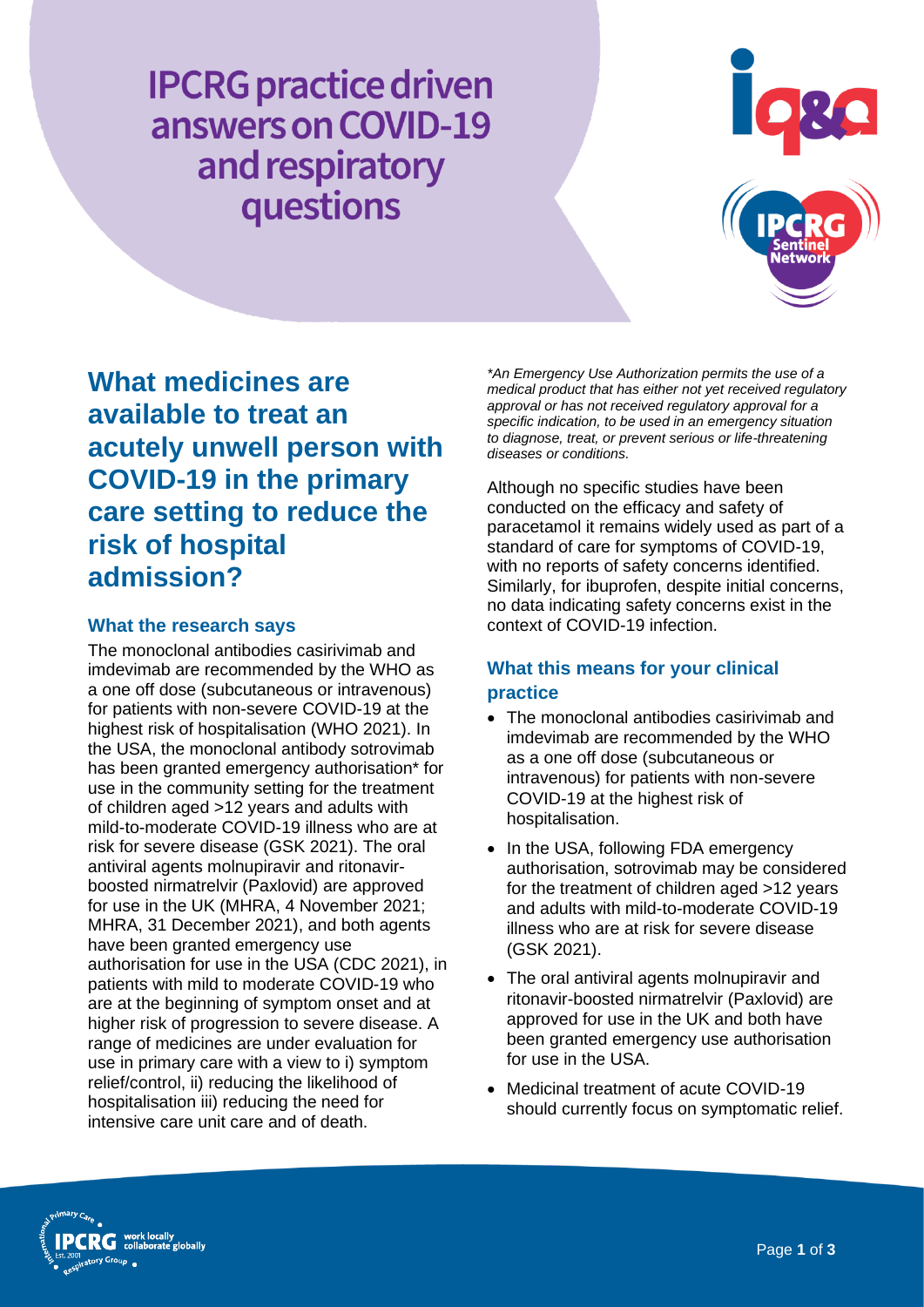



- Standard antipyretics, paracetamol or ibuprofen, can be used for the management of fever and pain, there is no evidence to suggest they halt progression to more severe disease.
- Diarrhoea and nausea should be managed according to local standard of care.
- Antibiotic stewardship remains important during the COVID-19 pandemic. Antibiotic prophylaxis is not advised and antibiotics should not be prescribed unless there is a clinical suspicion of a bacterial infection.
- At the present time there is no evidence to support the use of oral steroids or prophylactic oral anticoagulants for the treatment of patients with COVID-19 in the community setting.
- While a phase 2 study in 146 patients has shown inhaled budesonide used within 7 days of COVID-19 symptom onset reduced the need for hospitalisation, larger studies are ongoing to determine whether this agent is appropriate for routine use in the primary care setting.

For more information on the emerging data for the use of inhaled corticosteroids in the community management of acute COVID-19 please see [here.](https://www.ipcrg.org/resources/search-resources/should-we-give-covid-positive-patients-without-asthma-ics-as-a-preventer)

For more information on oral COVID treatments please see [here.](https://www.ipcrg.org/resources/search-resources/are-new-oral-anti-covid-19-drugs-effective)

## **Useful links and supporting references**

CDC. The COVID-19 Treatment Guidelines Panel's statement on therapies for high-risk, nonhospitalized patients with mild to moderate COVID-19. Available at:

[https://www.covid19treatmentguidelines.nih.go](https://www.covid19treatmentguidelines.nih.gov/therapies/statement-on-paxlovid-drug-drug-interactions/) [v/therapies/statement-on-paxlovid-drug-drug](https://www.covid19treatmentguidelines.nih.gov/therapies/statement-on-paxlovid-drug-drug-interactions/)[interactions/.](https://www.covid19treatmentguidelines.nih.gov/therapies/statement-on-paxlovid-drug-drug-interactions/) Accessed January 2022.

GSK. 2021. Sotrovimab Emergency Use Authorisation (EUA) for the treatment of COVID-19. Available at: [https://www.sotrovimab.com/.](https://www.sotrovimab.com/) Accessed 15 July 2021.

Hartmann-Boyce J, et al. Asthma and COVID-19: risks and management considerations. CEBM. Available at:

[https://www.cebm.net/covid-19/asthma-and](https://www.cebm.net/covid-19/asthma-and-covid-19-risks-and-management-considerations/)[covid-19-risks-and-management](https://www.cebm.net/covid-19/asthma-and-covid-19-risks-and-management-considerations/)[considerations/.](https://www.cebm.net/covid-19/asthma-and-covid-19-risks-and-management-considerations/) Accessed May 2021

MHRA. Regulatory approval of Lagevrio (molnupiravir). Published: 4 November 2021. Available at:

[https://www.gov.uk/government/publications/re](https://www.gov.uk/government/publications/regulatory-approval-of-lagevrio-molnupiravir) [gulatory-approval-of-lagevrio-molnupiravir.](https://www.gov.uk/government/publications/regulatory-approval-of-lagevrio-molnupiravir) Accessed January 2022.

MHRA. Regulatory approval of Paxlovid. Published: 31 December 2021. Available at: [https://www.gov.uk/government/publications/re](https://www.gov.uk/government/publications/regulatory-approval-of-paxlovid) [gulatory-approval-of-paxlovid.](https://www.gov.uk/government/publications/regulatory-approval-of-paxlovid) Accessed January 2022.

Siemieniuk RAC, et al. Drug treatment for covid-19: living systematic review and network meta-analysis. BMJ 2020;370:m2980. Available at:

[https://www.bmj.com/content/370/bmj.m2980.](https://www.bmj.com/content/370/bmj.m2980) Accessed May 2021

World Health Organization. Home care for patients with suspected or confirmed COVID-19 and management of their contacts. Interim guidance, 12 August 2020. Available at: [https://www.who.int/publications/i/item/home](https://www.who.int/publications/i/item/home-care-for-patients-with-suspected-novel-coronavirus-(ncov)-infection-presenting-with-mild-symptoms-and-management-of-contacts)[care-for-patients-with-suspected-novel](https://www.who.int/publications/i/item/home-care-for-patients-with-suspected-novel-coronavirus-(ncov)-infection-presenting-with-mild-symptoms-and-management-of-contacts)[coronavirus-\(ncov\)-infection-presenting-with](https://www.who.int/publications/i/item/home-care-for-patients-with-suspected-novel-coronavirus-(ncov)-infection-presenting-with-mild-symptoms-and-management-of-contacts)[mild-symptoms-and-management-of-contacts.](https://www.who.int/publications/i/item/home-care-for-patients-with-suspected-novel-coronavirus-(ncov)-infection-presenting-with-mild-symptoms-and-management-of-contacts) Accessed May 2021

WHO. Therapeutics and COVID-19: living guideline. 24 September 2021. Available at : [https://www.who.int/publications/i/item/WHO-](https://www.who.int/publications/i/item/WHO-2019-nCoV-therapeutics-2021.1)[2019-nCoV-therapeutics-2021.1.](https://www.who.int/publications/i/item/WHO-2019-nCoV-therapeutics-2021.1) Accessed January 2022.

## **Authors**

Professor Janwillem Kocks (President, IPCRG) for and on behalf of the IPCRG practice driven answers review group.